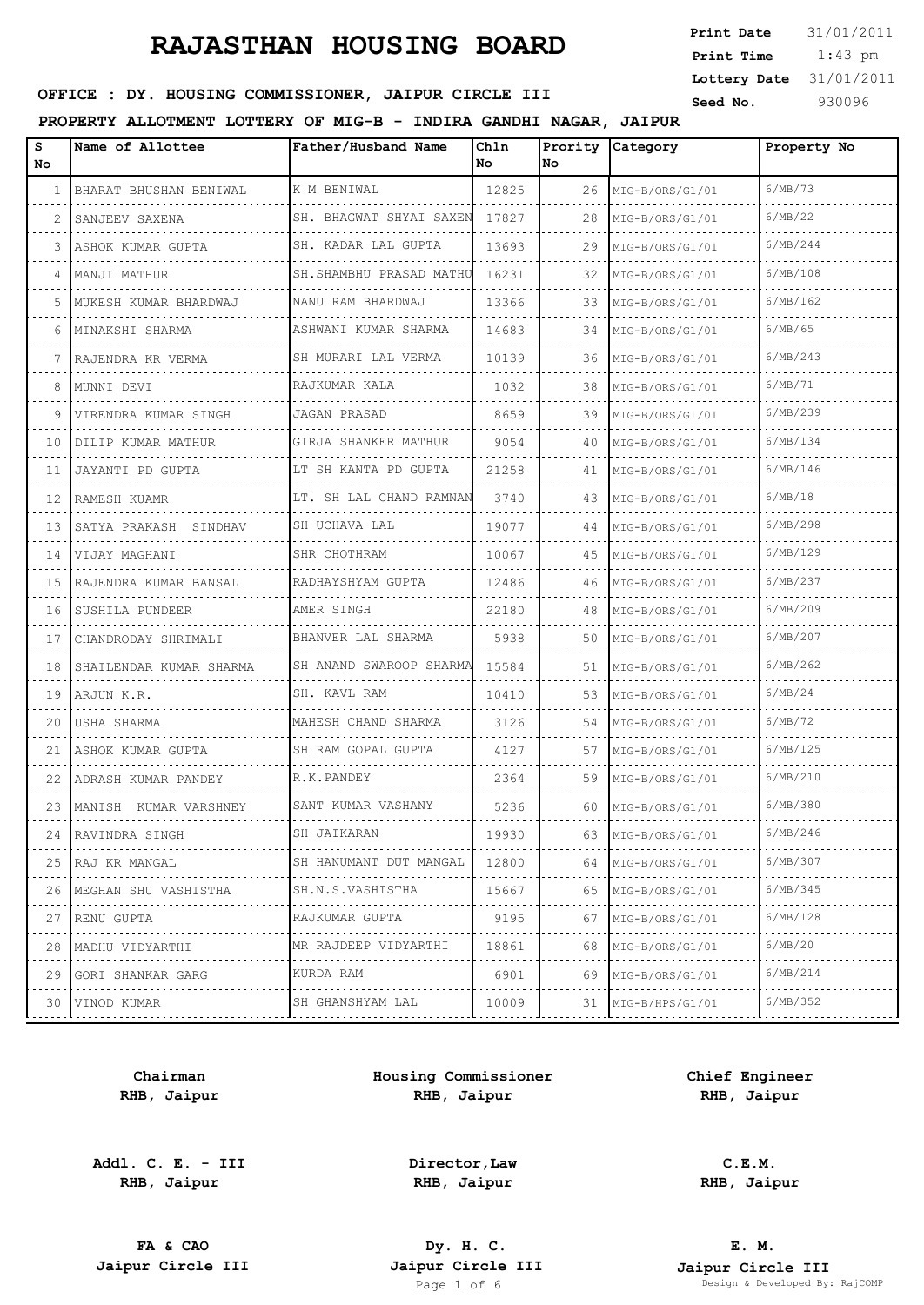| <b>Print Date</b> | 31/01/2011 |
|-------------------|------------|
| Print Time        | $1:43$ pm  |
| Lottery Date      | 31/01/2011 |
| Seed No.          | 930096     |

## **OFFICE : DY. HOUSING COMMISSIONER, JAIPUR CIRCLE III** Seed No. 930096

#### **PROPERTY ALLOTMENT LOTTERY OF MIG-B - INDIRA GANDHI NAGAR, JAIPUR**

| 6/MB/19<br>SANTOSH SINGH POPLI<br>10663<br>MAHESH KUMAR POPLI<br>33<br>MIG-B/HPS/G1/01<br>31<br>.<br>6/MB/149<br>LT. CHATAR SINGH<br>16036<br>32<br>SHANTA KANWAR<br>34<br>MIG-B/HPS/G1/01<br>.<br>6/MB/152<br>KANIHYA LAL JANGID<br>9377<br>KISHORE KUMAR JANGID<br>35<br>MIG-B/HPS/G1/01<br>33.<br>.<br>.<br>6/MB/227<br>NARENDRA KUMAR<br>INILIMA SHARMA<br>17468<br>34<br>36<br>MIG-B/HPS/G1/01<br>HARVILAS AGARWAL<br>6/MB/245<br>23806<br>35<br>37<br> RAMAN AGARWAL<br>MIG-B/HPS/G1/01<br>6/MB/235<br>DARAKA PRASAD<br>9004<br>38<br>MIG-B/HPS/G1/01<br>36<br>ANOOP KUMAR INDORIYA<br>.<br>6/MB/140<br>SH. HARI MOHAN GUPTA<br>15594<br>39<br>MIG-B/HPS/G1/01<br>37<br>SATISH KUMAR<br>6/MB/218<br>LATE SH LAXMI CHAND JAI<br>38<br>7418<br> MANAK CHAND JAIN<br>40<br>MIG-B/HPS/G1/01<br>6/MB/343<br>V K SHARMA<br>39<br>AMIT V SHARMA<br>8714<br>MIG-B/HPS/G1/01<br>41<br>6/MB/220<br>SH. SUBOODH KUMAR AGARW<br>3442<br>40<br>CHAVI PRAKESH SINGHAL<br>43<br>MIG-B/HPS/G1/01<br>SH. RAM CHARAN LAL GUPT<br>6/MB/301<br>KAILASH CHAND GUPTA<br>17295<br>44<br>MIG-B/HPS/G1/01<br>41<br>6/MB/351<br>SOHAN LAL<br>12541<br>45<br>42<br>SATYA KUMARI CHOUHAN<br>MIG-B/HPS/G1/01<br>6/MB/304<br>SURESH CHAND AREAN<br>495<br>46<br>MIG-B/HPS/G1/01<br>43<br>MANEESH KUMAR AREAN<br>6/MB/135<br>SH.MUKUT BEHARI SHARMA<br>7095<br>48<br>MIG-B/HPS/G1/01<br>44<br>RAMAKANT SHARMA<br>6/MB/155<br>OM PRAKASH SHARMA<br>8879<br>45<br>MANJU SHARMA<br>49<br>MIG-B/HPS/G1/01<br>6/MB/234<br>SH RAM DAYAL<br>19622<br>VISHNU DAYAL SHARMA<br>50<br>46<br>MIG-B/HPS/G1/01<br>6/MB/68<br>KRIPA SHANKER SHRIVASTA<br>342<br>51<br>MIG-B/HPS/G1/01<br>47<br>SHEKHAR KUMAR SHRIVASTAV<br>6/MB/145<br>LAT. SH. KISHOR SINGH<br>48<br>21245<br>53<br>MAHAVEER SINGH<br>MIG-B/HPS/G1/01<br>RAMJI LAL SHARMA<br>6/MB/222<br>6620<br>49<br>TULSI RAM SHARMA<br>55<br>MIG-B/HPS/G1/01<br>6/MB/350<br>SH.BABU LAL SHARMA<br>17746<br>56<br>50<br>MIG-B/HPS/G1/01<br>ANIL KUMAR SHARMA<br>6/MB/142<br>SH SUSHIL JETLY<br>8645<br>57<br>MIG-B/HPS/G1/01<br>51<br>SACHIN JETLY<br>6/MB/130<br>NAGAR MAL<br>10987<br>52<br>VISHNU KUMAR GHATELWAL<br>58<br>MIG-B/HPS/G1/01<br>6/MB/252<br>RAHUL SINGH YADAV<br>80005<br>53 RAKESH YADAV<br>59<br>MIG-B/HPS/G1/01<br>54<br>BHAGWAN SHAI SAINI<br>10828<br>6/MB/111<br> BHOJ RAJ SAINI<br>60<br>MIG-B/HPS/G1/01<br>6/MB/342<br>DHRAM SINGH<br>55<br>17840<br>CHOTE LAL<br>61<br>MIG-B/HPS/G1/01<br>.<br>6/MB/226<br>DAVENDRA SINGH<br>56<br>19381<br>SANDHYA SINGH<br>64<br>MIG-B/HPS/G1/01<br>CHANDER KHAN<br>6/MB/151<br>3660<br>66<br>57<br>ASH MOHAMMAD<br>MIG-B/HPS/G1/01<br>.<br>.<br>.<br>6/MB/297<br>19914<br>58<br>NATHI LAL JAIN<br>67<br>MIG-B/HPS/G1/01<br>NIRANJAN JAIN<br>6/MB/296<br>59<br>KUNG BIHARI PAREEK<br>18565<br>SEETA RAM PAREEK<br>69<br>MIG-B/HPS/G1/01<br>.<br>.<br>.<br>6/MB/247<br>60<br>MOHAN LAL GUPTA<br>21329<br>SURENDER KUMAR GUPTA<br>70<br>MIG-B/HPS/G1/01 | S<br>No | Name of Allottee | Father/Husband Name | Chln<br>No | No. | Prority Category | Property No |
|-------------------------------------------------------------------------------------------------------------------------------------------------------------------------------------------------------------------------------------------------------------------------------------------------------------------------------------------------------------------------------------------------------------------------------------------------------------------------------------------------------------------------------------------------------------------------------------------------------------------------------------------------------------------------------------------------------------------------------------------------------------------------------------------------------------------------------------------------------------------------------------------------------------------------------------------------------------------------------------------------------------------------------------------------------------------------------------------------------------------------------------------------------------------------------------------------------------------------------------------------------------------------------------------------------------------------------------------------------------------------------------------------------------------------------------------------------------------------------------------------------------------------------------------------------------------------------------------------------------------------------------------------------------------------------------------------------------------------------------------------------------------------------------------------------------------------------------------------------------------------------------------------------------------------------------------------------------------------------------------------------------------------------------------------------------------------------------------------------------------------------------------------------------------------------------------------------------------------------------------------------------------------------------------------------------------------------------------------------------------------------------------------------------------------------------------------------------------------------------------------------------------------------------------------------------------------------------------------------------------------------------------------------------------------------------------------------------------------------------------------------------------------------------------------------------------------------------------------------------------------------------------------------------------------------|---------|------------------|---------------------|------------|-----|------------------|-------------|
|                                                                                                                                                                                                                                                                                                                                                                                                                                                                                                                                                                                                                                                                                                                                                                                                                                                                                                                                                                                                                                                                                                                                                                                                                                                                                                                                                                                                                                                                                                                                                                                                                                                                                                                                                                                                                                                                                                                                                                                                                                                                                                                                                                                                                                                                                                                                                                                                                                                                                                                                                                                                                                                                                                                                                                                                                                                                                                                               |         |                  |                     |            |     |                  |             |
|                                                                                                                                                                                                                                                                                                                                                                                                                                                                                                                                                                                                                                                                                                                                                                                                                                                                                                                                                                                                                                                                                                                                                                                                                                                                                                                                                                                                                                                                                                                                                                                                                                                                                                                                                                                                                                                                                                                                                                                                                                                                                                                                                                                                                                                                                                                                                                                                                                                                                                                                                                                                                                                                                                                                                                                                                                                                                                                               |         |                  |                     |            |     |                  |             |
|                                                                                                                                                                                                                                                                                                                                                                                                                                                                                                                                                                                                                                                                                                                                                                                                                                                                                                                                                                                                                                                                                                                                                                                                                                                                                                                                                                                                                                                                                                                                                                                                                                                                                                                                                                                                                                                                                                                                                                                                                                                                                                                                                                                                                                                                                                                                                                                                                                                                                                                                                                                                                                                                                                                                                                                                                                                                                                                               |         |                  |                     |            |     |                  |             |
|                                                                                                                                                                                                                                                                                                                                                                                                                                                                                                                                                                                                                                                                                                                                                                                                                                                                                                                                                                                                                                                                                                                                                                                                                                                                                                                                                                                                                                                                                                                                                                                                                                                                                                                                                                                                                                                                                                                                                                                                                                                                                                                                                                                                                                                                                                                                                                                                                                                                                                                                                                                                                                                                                                                                                                                                                                                                                                                               |         |                  |                     |            |     |                  |             |
|                                                                                                                                                                                                                                                                                                                                                                                                                                                                                                                                                                                                                                                                                                                                                                                                                                                                                                                                                                                                                                                                                                                                                                                                                                                                                                                                                                                                                                                                                                                                                                                                                                                                                                                                                                                                                                                                                                                                                                                                                                                                                                                                                                                                                                                                                                                                                                                                                                                                                                                                                                                                                                                                                                                                                                                                                                                                                                                               |         |                  |                     |            |     |                  |             |
|                                                                                                                                                                                                                                                                                                                                                                                                                                                                                                                                                                                                                                                                                                                                                                                                                                                                                                                                                                                                                                                                                                                                                                                                                                                                                                                                                                                                                                                                                                                                                                                                                                                                                                                                                                                                                                                                                                                                                                                                                                                                                                                                                                                                                                                                                                                                                                                                                                                                                                                                                                                                                                                                                                                                                                                                                                                                                                                               |         |                  |                     |            |     |                  |             |
|                                                                                                                                                                                                                                                                                                                                                                                                                                                                                                                                                                                                                                                                                                                                                                                                                                                                                                                                                                                                                                                                                                                                                                                                                                                                                                                                                                                                                                                                                                                                                                                                                                                                                                                                                                                                                                                                                                                                                                                                                                                                                                                                                                                                                                                                                                                                                                                                                                                                                                                                                                                                                                                                                                                                                                                                                                                                                                                               |         |                  |                     |            |     |                  |             |
|                                                                                                                                                                                                                                                                                                                                                                                                                                                                                                                                                                                                                                                                                                                                                                                                                                                                                                                                                                                                                                                                                                                                                                                                                                                                                                                                                                                                                                                                                                                                                                                                                                                                                                                                                                                                                                                                                                                                                                                                                                                                                                                                                                                                                                                                                                                                                                                                                                                                                                                                                                                                                                                                                                                                                                                                                                                                                                                               |         |                  |                     |            |     |                  |             |
|                                                                                                                                                                                                                                                                                                                                                                                                                                                                                                                                                                                                                                                                                                                                                                                                                                                                                                                                                                                                                                                                                                                                                                                                                                                                                                                                                                                                                                                                                                                                                                                                                                                                                                                                                                                                                                                                                                                                                                                                                                                                                                                                                                                                                                                                                                                                                                                                                                                                                                                                                                                                                                                                                                                                                                                                                                                                                                                               |         |                  |                     |            |     |                  |             |
|                                                                                                                                                                                                                                                                                                                                                                                                                                                                                                                                                                                                                                                                                                                                                                                                                                                                                                                                                                                                                                                                                                                                                                                                                                                                                                                                                                                                                                                                                                                                                                                                                                                                                                                                                                                                                                                                                                                                                                                                                                                                                                                                                                                                                                                                                                                                                                                                                                                                                                                                                                                                                                                                                                                                                                                                                                                                                                                               |         |                  |                     |            |     |                  |             |
|                                                                                                                                                                                                                                                                                                                                                                                                                                                                                                                                                                                                                                                                                                                                                                                                                                                                                                                                                                                                                                                                                                                                                                                                                                                                                                                                                                                                                                                                                                                                                                                                                                                                                                                                                                                                                                                                                                                                                                                                                                                                                                                                                                                                                                                                                                                                                                                                                                                                                                                                                                                                                                                                                                                                                                                                                                                                                                                               |         |                  |                     |            |     |                  |             |
|                                                                                                                                                                                                                                                                                                                                                                                                                                                                                                                                                                                                                                                                                                                                                                                                                                                                                                                                                                                                                                                                                                                                                                                                                                                                                                                                                                                                                                                                                                                                                                                                                                                                                                                                                                                                                                                                                                                                                                                                                                                                                                                                                                                                                                                                                                                                                                                                                                                                                                                                                                                                                                                                                                                                                                                                                                                                                                                               |         |                  |                     |            |     |                  |             |
|                                                                                                                                                                                                                                                                                                                                                                                                                                                                                                                                                                                                                                                                                                                                                                                                                                                                                                                                                                                                                                                                                                                                                                                                                                                                                                                                                                                                                                                                                                                                                                                                                                                                                                                                                                                                                                                                                                                                                                                                                                                                                                                                                                                                                                                                                                                                                                                                                                                                                                                                                                                                                                                                                                                                                                                                                                                                                                                               |         |                  |                     |            |     |                  |             |
|                                                                                                                                                                                                                                                                                                                                                                                                                                                                                                                                                                                                                                                                                                                                                                                                                                                                                                                                                                                                                                                                                                                                                                                                                                                                                                                                                                                                                                                                                                                                                                                                                                                                                                                                                                                                                                                                                                                                                                                                                                                                                                                                                                                                                                                                                                                                                                                                                                                                                                                                                                                                                                                                                                                                                                                                                                                                                                                               |         |                  |                     |            |     |                  |             |
|                                                                                                                                                                                                                                                                                                                                                                                                                                                                                                                                                                                                                                                                                                                                                                                                                                                                                                                                                                                                                                                                                                                                                                                                                                                                                                                                                                                                                                                                                                                                                                                                                                                                                                                                                                                                                                                                                                                                                                                                                                                                                                                                                                                                                                                                                                                                                                                                                                                                                                                                                                                                                                                                                                                                                                                                                                                                                                                               |         |                  |                     |            |     |                  |             |
|                                                                                                                                                                                                                                                                                                                                                                                                                                                                                                                                                                                                                                                                                                                                                                                                                                                                                                                                                                                                                                                                                                                                                                                                                                                                                                                                                                                                                                                                                                                                                                                                                                                                                                                                                                                                                                                                                                                                                                                                                                                                                                                                                                                                                                                                                                                                                                                                                                                                                                                                                                                                                                                                                                                                                                                                                                                                                                                               |         |                  |                     |            |     |                  |             |
|                                                                                                                                                                                                                                                                                                                                                                                                                                                                                                                                                                                                                                                                                                                                                                                                                                                                                                                                                                                                                                                                                                                                                                                                                                                                                                                                                                                                                                                                                                                                                                                                                                                                                                                                                                                                                                                                                                                                                                                                                                                                                                                                                                                                                                                                                                                                                                                                                                                                                                                                                                                                                                                                                                                                                                                                                                                                                                                               |         |                  |                     |            |     |                  |             |
|                                                                                                                                                                                                                                                                                                                                                                                                                                                                                                                                                                                                                                                                                                                                                                                                                                                                                                                                                                                                                                                                                                                                                                                                                                                                                                                                                                                                                                                                                                                                                                                                                                                                                                                                                                                                                                                                                                                                                                                                                                                                                                                                                                                                                                                                                                                                                                                                                                                                                                                                                                                                                                                                                                                                                                                                                                                                                                                               |         |                  |                     |            |     |                  |             |
|                                                                                                                                                                                                                                                                                                                                                                                                                                                                                                                                                                                                                                                                                                                                                                                                                                                                                                                                                                                                                                                                                                                                                                                                                                                                                                                                                                                                                                                                                                                                                                                                                                                                                                                                                                                                                                                                                                                                                                                                                                                                                                                                                                                                                                                                                                                                                                                                                                                                                                                                                                                                                                                                                                                                                                                                                                                                                                                               |         |                  |                     |            |     |                  |             |
|                                                                                                                                                                                                                                                                                                                                                                                                                                                                                                                                                                                                                                                                                                                                                                                                                                                                                                                                                                                                                                                                                                                                                                                                                                                                                                                                                                                                                                                                                                                                                                                                                                                                                                                                                                                                                                                                                                                                                                                                                                                                                                                                                                                                                                                                                                                                                                                                                                                                                                                                                                                                                                                                                                                                                                                                                                                                                                                               |         |                  |                     |            |     |                  |             |
|                                                                                                                                                                                                                                                                                                                                                                                                                                                                                                                                                                                                                                                                                                                                                                                                                                                                                                                                                                                                                                                                                                                                                                                                                                                                                                                                                                                                                                                                                                                                                                                                                                                                                                                                                                                                                                                                                                                                                                                                                                                                                                                                                                                                                                                                                                                                                                                                                                                                                                                                                                                                                                                                                                                                                                                                                                                                                                                               |         |                  |                     |            |     |                  |             |
|                                                                                                                                                                                                                                                                                                                                                                                                                                                                                                                                                                                                                                                                                                                                                                                                                                                                                                                                                                                                                                                                                                                                                                                                                                                                                                                                                                                                                                                                                                                                                                                                                                                                                                                                                                                                                                                                                                                                                                                                                                                                                                                                                                                                                                                                                                                                                                                                                                                                                                                                                                                                                                                                                                                                                                                                                                                                                                                               |         |                  |                     |            |     |                  |             |
|                                                                                                                                                                                                                                                                                                                                                                                                                                                                                                                                                                                                                                                                                                                                                                                                                                                                                                                                                                                                                                                                                                                                                                                                                                                                                                                                                                                                                                                                                                                                                                                                                                                                                                                                                                                                                                                                                                                                                                                                                                                                                                                                                                                                                                                                                                                                                                                                                                                                                                                                                                                                                                                                                                                                                                                                                                                                                                                               |         |                  |                     |            |     |                  |             |
|                                                                                                                                                                                                                                                                                                                                                                                                                                                                                                                                                                                                                                                                                                                                                                                                                                                                                                                                                                                                                                                                                                                                                                                                                                                                                                                                                                                                                                                                                                                                                                                                                                                                                                                                                                                                                                                                                                                                                                                                                                                                                                                                                                                                                                                                                                                                                                                                                                                                                                                                                                                                                                                                                                                                                                                                                                                                                                                               |         |                  |                     |            |     |                  |             |
|                                                                                                                                                                                                                                                                                                                                                                                                                                                                                                                                                                                                                                                                                                                                                                                                                                                                                                                                                                                                                                                                                                                                                                                                                                                                                                                                                                                                                                                                                                                                                                                                                                                                                                                                                                                                                                                                                                                                                                                                                                                                                                                                                                                                                                                                                                                                                                                                                                                                                                                                                                                                                                                                                                                                                                                                                                                                                                                               |         |                  |                     |            |     |                  |             |
|                                                                                                                                                                                                                                                                                                                                                                                                                                                                                                                                                                                                                                                                                                                                                                                                                                                                                                                                                                                                                                                                                                                                                                                                                                                                                                                                                                                                                                                                                                                                                                                                                                                                                                                                                                                                                                                                                                                                                                                                                                                                                                                                                                                                                                                                                                                                                                                                                                                                                                                                                                                                                                                                                                                                                                                                                                                                                                                               |         |                  |                     |            |     |                  |             |
|                                                                                                                                                                                                                                                                                                                                                                                                                                                                                                                                                                                                                                                                                                                                                                                                                                                                                                                                                                                                                                                                                                                                                                                                                                                                                                                                                                                                                                                                                                                                                                                                                                                                                                                                                                                                                                                                                                                                                                                                                                                                                                                                                                                                                                                                                                                                                                                                                                                                                                                                                                                                                                                                                                                                                                                                                                                                                                                               |         |                  |                     |            |     |                  |             |
|                                                                                                                                                                                                                                                                                                                                                                                                                                                                                                                                                                                                                                                                                                                                                                                                                                                                                                                                                                                                                                                                                                                                                                                                                                                                                                                                                                                                                                                                                                                                                                                                                                                                                                                                                                                                                                                                                                                                                                                                                                                                                                                                                                                                                                                                                                                                                                                                                                                                                                                                                                                                                                                                                                                                                                                                                                                                                                                               |         |                  |                     |            |     |                  |             |
|                                                                                                                                                                                                                                                                                                                                                                                                                                                                                                                                                                                                                                                                                                                                                                                                                                                                                                                                                                                                                                                                                                                                                                                                                                                                                                                                                                                                                                                                                                                                                                                                                                                                                                                                                                                                                                                                                                                                                                                                                                                                                                                                                                                                                                                                                                                                                                                                                                                                                                                                                                                                                                                                                                                                                                                                                                                                                                                               |         |                  |                     |            |     |                  |             |
|                                                                                                                                                                                                                                                                                                                                                                                                                                                                                                                                                                                                                                                                                                                                                                                                                                                                                                                                                                                                                                                                                                                                                                                                                                                                                                                                                                                                                                                                                                                                                                                                                                                                                                                                                                                                                                                                                                                                                                                                                                                                                                                                                                                                                                                                                                                                                                                                                                                                                                                                                                                                                                                                                                                                                                                                                                                                                                                               |         |                  | .                   |            |     |                  |             |

**Chairman RHB, Jaipur**

**Addl. C. E. - III RHB, Jaipur**

**Housing Commissioner RHB, Jaipur**

**Chief Engineer RHB, Jaipur**

**Director,Law RHB, Jaipur**

**C.E.M. RHB, Jaipur**

**FA & CAO Dy. H. C.**

**E. M. Jaipur Circle III Jaipur Circle III Jaipur Circle III Jaipur Circle III Jaipur Circle III Page 2** of 6 **Design & Developed By:** Pesign & Developed By: RajCOMP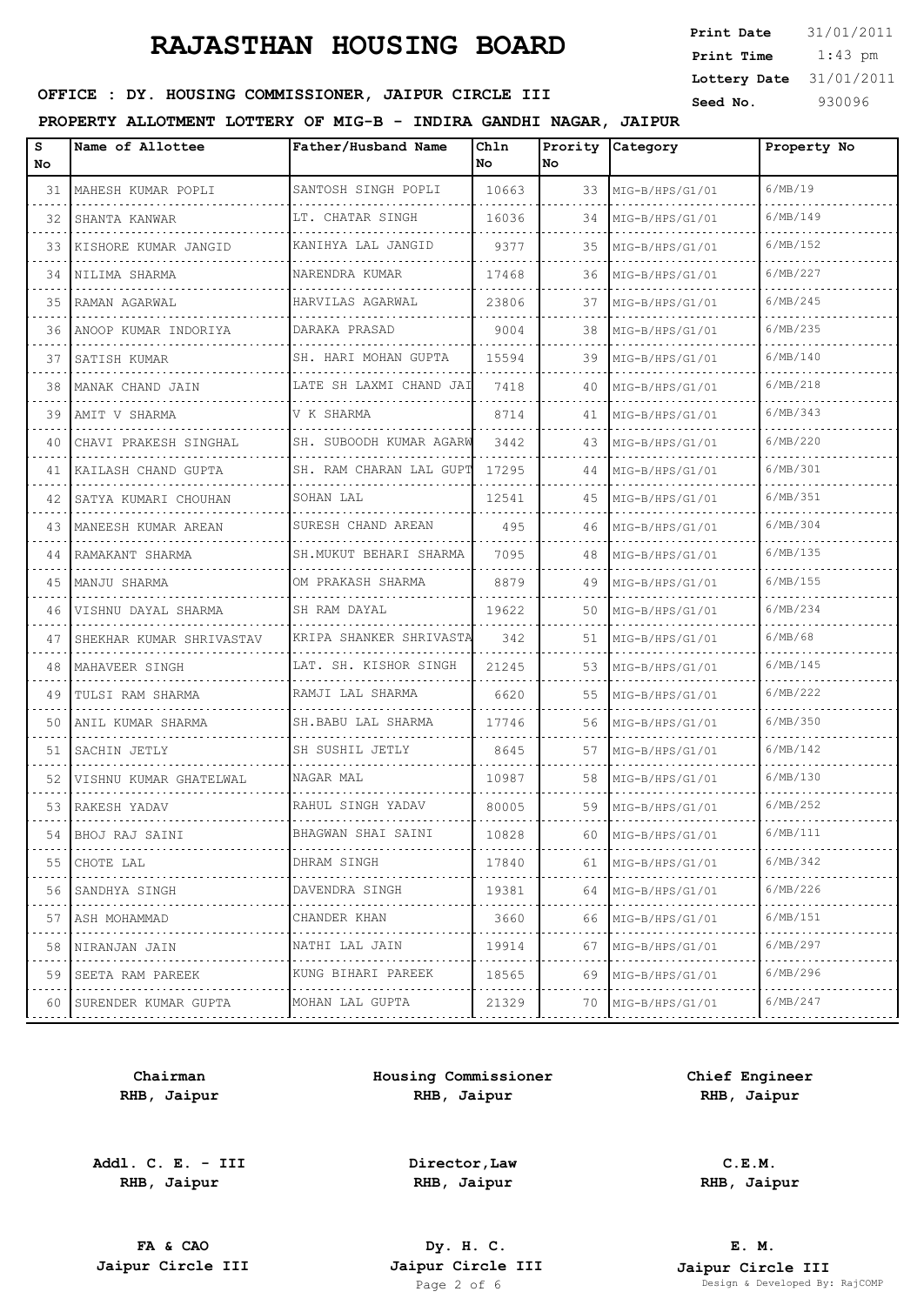| Print Date   | 31/01/2011 |
|--------------|------------|
| Print Time   | $1:43$ pm  |
| Lottery Date | 31/01/2011 |
| Seed No.     | 930096     |

## **OFFICE : DY. HOUSING COMMISSIONER, JAIPUR CIRCLE III** Seed No. 930096

#### **PROPERTY ALLOTMENT LOTTERY OF MIG-B - INDIRA GANDHI NAGAR, JAIPUR**

| s<br>No | Name of Allottee       | Father/Husband Name      | Ch1n<br>No | Prority<br>No. | Category             | Property No |
|---------|------------------------|--------------------------|------------|----------------|----------------------|-------------|
| 61      | OM PRAKSH GUPTA        | SH HARI CARAN GUPTA      | 58         | 71             | MIG-B/HPS/G1/01      | 6/MB/139    |
| 62      | BRIJESH KUMAR AGARWAL  | HARI CHARAN AGARWAL<br>. | 21514      | 72             | MIG-B/HPS/G1/01      | 6/MB/229    |
| 63      | SEEMA TANEJA           | SANJEEV TANEJA           | 9344       | 24             | MIG-B/ORS/G2/01      | 6/MB/240    |
| 64      | SAPANA JAIN            | S C JAIN                 | 20611      | 25             | MIG-B/ORS/G2/01      | 6/MB/228    |
| 65      | SATYA NARAIN JAT       | BODU RAM JAT             | 14320      | 27             | MIG-B/ORS/G2/01      | 6/MB/217    |
| 66      | SANJAY KUMAR JAYSWAL   | SH GIRIRAJMAL            | 1291       | 29             | MIG-B/ORS/G2/01      | 6/MB/225    |
| 67      | DAMODER LAL GARG       | RAMSWROOP GUPTA          | 13698      | 30             | MIG-B/ORS/G2/01      | 6/MB/295    |
| 68      | SHUSHILA DEVI SONI     | LT SH NARAYAN LAL SONI   | 7399       | 33             | MIG-B/ORS/G2/01      | 6/MB/261    |
| 69      | ASHOK KUMAR GUPTA      | DAMODER LAL GUPTA        | 22609      | 36             | MIG-B/ORS/G2/01      | 6/MB/299    |
| 70      | CHANDER REKHA GURJAR   | DINESH GURJAR<br>.       | 15919      | 39             | MIG-B/ORS/G2/01      | 6/MB/126    |
| 71      | VIRAM SHARMA           | SHRI MAHENDRA NATH SHAR  | 8575       | 41             | MIG-B/ORS/G2/01      | 5/MB/37     |
| 72      | RASHMI GUPTA           | SHRI SANJEEV BAIRATHI    | 181        | 43             | MIG-B/ORS/G2/01      | 6/MB/153    |
| 73      | SHYAM SUNDER AGARWAL   | NATHI LAL AGARWAL        | 17231      | 46             | MIG-B/ORS/G2/01      | 6/MB/121    |
| 74      | ANILA SETHI            | NIRMAL KUMAR SETHI<br>.  | 19013      | 48             | MIG-B/ORS/G2/01      | 6/MB/221    |
| 75      | RAMESH KR AGARWAL      | KUNDAN LAL AGARWAL       | 11215      | 50             | MIG-B/ORS/G2/01      | 6/MB/266    |
| 76      | JYOTI TANEJA           | RAJEEV TANEJA<br>.       | 1231       | 51             | MIG-B/ORS/G2/01<br>. | 6/MB/141    |
| 77      | MANJU DHABAI           | DEVKI NANDAN DHABAI      | 23442      | 55             | MIG-B/ORS/G2/01      | 6/MB/264    |
| 78      | HARI SHANKAR AGARWAL   | LT SHRI GANPAT LAL AGRA  | 19018      | 56             | MIG-B/ORS/G2/01<br>. | 6/MB/353    |
| 79      | RAMESH CHAND           | KANIHYA LAL              | 1066       | 57             | MIG-B/ORS/G2/01      | 6/MB/27     |
| 80      | SUNDEEP SHARMA         | SH. RAM SARAM SHAMRA     | 511        | 58             | MIG-B/ORS/G2/01      | 6/MB/302    |
| 81      | RITESH JAIN            | SURESH KUMAR             | 2          | 59             | MIG-B/ORS/G2/01      | 6/MB/341    |
| 82      | KRISHNA SHARMA         | NAND LAL SHARMA<br>.     | 23692      | 61             | MIG-B/ORS/G2/01      | 6/MB/256    |
| 83      | JAGAN SINGH            | SH.JASRAM SINGH          | 21194      | 62             | MIG-B/ORS/G2/01      | 6/MB/137    |
| 84      | RATAN SINGH DHAKAR     | KARAN SINGH DHAKAR       | 22292      | 64             | MIG-B/ORS/G2/01      | 6/MB/131    |
| 85      | MANJU SHARMA           | B L SHARMA               | 7477       | 65             | MIG-B/ORS/G2/01      | 6/MB/223    |
| 86      | ANIL KUMAR GUPTA       | OM PRAKASH GUPTA         | 23762      | 66             | MIG-B/ORS/G2/01      | 6/MB/347    |
| 87      | SUMAN GHASOLIYA        | SH.GANGAKAWAS JI<br>.    | 4140       | 67             | MIG-B/ORS/G2/01      | 6/MB/216    |
| 88      | MAYA SAINANI           | PURAN SAINANI            | 10356      | 70             | MIG-B/ORS/G2/01      | 6/MB/230    |
| 89      | VIJAY KUMAR            | BEDHNATH SINGH<br>.      | 22714      | 12             | MIG-B/HPS/G2/01      | 6/MB/147    |
| 90      | CHANDRA PRAKASH SHARMA | RAM DHAN SHARMA          | 23083      | 29             | MIG-B/HPS/G2/01      | 6/MB/354    |
|         |                        |                          |            |                |                      |             |

**Chairman RHB, Jaipur**

**Addl. C. E. - III RHB, Jaipur**

**Housing Commissioner RHB, Jaipur**

**Chief Engineer RHB, Jaipur**

**Director,Law RHB, Jaipur**

**FA & CAO Dy. H. C.**

**C.E.M. RHB, Jaipur**

**E. M. Jaipur Circle III Jaipur Circle III Jaipur Circle III Jaipur Circle III Jaipur Circle III Page 3 of 6 Design & Developed By:** Pesign & Developed By: RajCOMP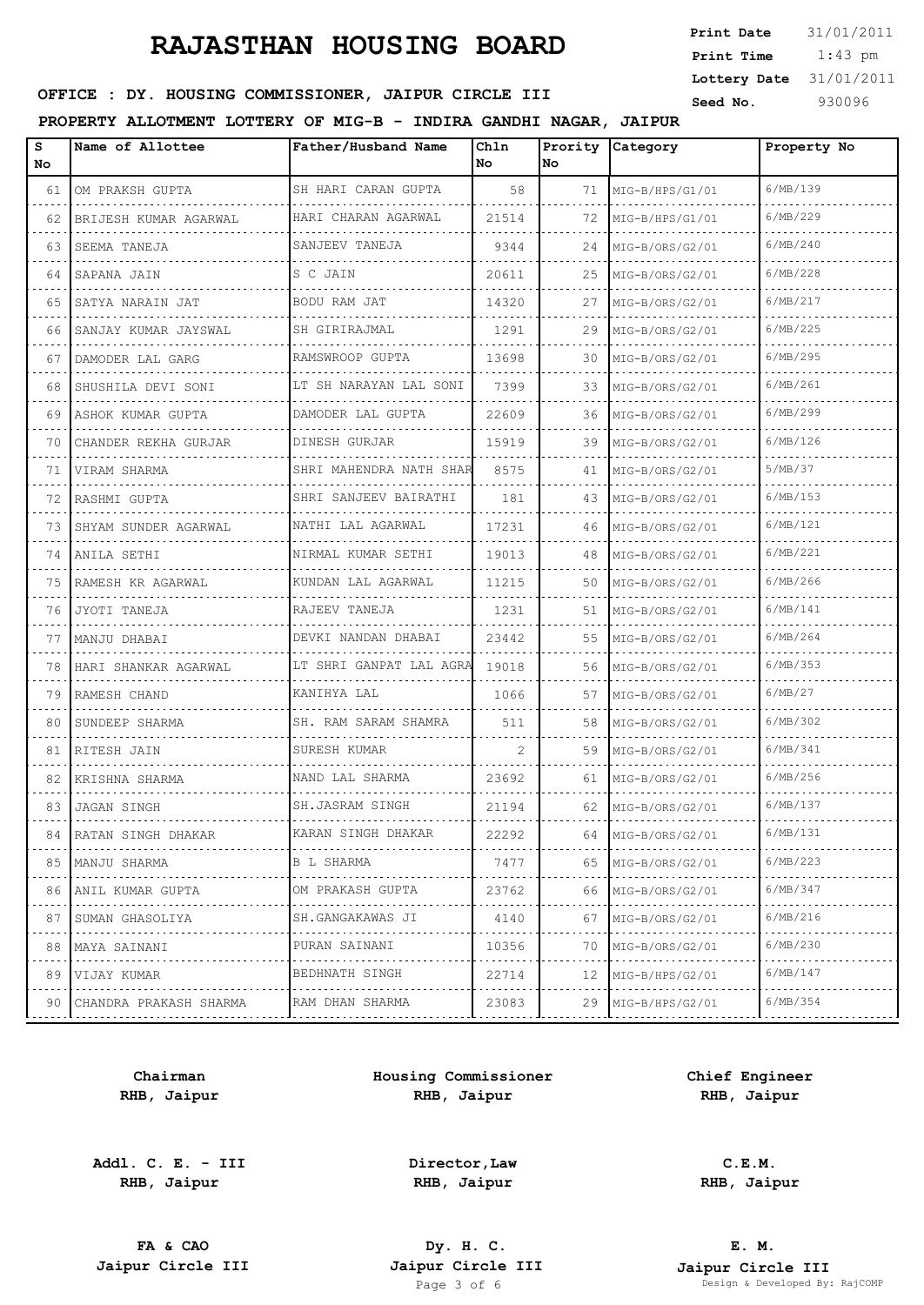1:43 pm **Print Date**  $31/01/2011$ **Print Time Lottery Date** 31/01/2011

### **SEED OFFICE : DY. HOUSING COMMISSIONER, JAIPUR CIRCLE III** Seed No. 330096

**PROPERTY ALLOTMENT LOTTERY OF MIG-B - INDIRA GANDHI NAGAR, JAIPUR**

| s<br>No | Name of Allottee       | Father/Husband Name            | Chln<br>l No | Prority<br>No. | Category                      | Property No |
|---------|------------------------|--------------------------------|--------------|----------------|-------------------------------|-------------|
| 91      | SEETA PRAJAPAT         | RAM LAL PRAJAPAT               | 8426         | 30             | MIG-B/HPS/G2/01               | 6/MB/150    |
| 92      | RATNESH AJMERA         | SH L.K.AJMERA                  | 23739        | 31             | MIG-B/HPS/G2/01               | 6/MB/254    |
| 93      | VIJAY SINGH NIRWAN     | .<br><b>GOPAL SINGH NIRWAN</b> | 14129        | 32             | MIG-B/HPS/G2/01               | 6/MB/306    |
| 94      | RAJESH KUMAR SHARMA    | LT SHRI LAXMI NARYAN SH        | 12659        | 33             | MIG-B/HPS/G2/01               | 6/MB/308    |
| 95      | ANIL KUMAR BHARGAVA    | SUNDAR LAL BHARGAW             | 11583        | 34             | MIG-B/HPS/G2/01               | 6/MB/133    |
| 96      | RAVI SOGANI            | NEMI CHAND SOGANI              | 18232        | 36             | MIG-B/HPS/G2/01               | 6/MB/123    |
| 97      | MOH. HUSSAIN           | .<br>ABDUL HAKEM               | 1930         | 37             | MIG-B/HPS/G2/01               | 6/MB/265    |
| 98      | MANOJ KUMAR PAREEK     | SH.NATHUR LAL PAREEK           | 19087        | 38             | MIG-B/HPS/G2/01               | 6/MB/348    |
| 99      | LOKENDRA AGARWAL       | Y.P.AGARWAL                    | 16356        | 39             | MIG-B/HPS/G2/01               | 6/MB/232    |
| 100     | ASHOK KR BANSAL        | SH CHIDHUDA LAL BANSAL         | 11351        | 40             | MIG-B/HPS/G2/01               | 6/MB/241    |
| 101     | MOHD ARSAD ALVI        | MODH RAHAT ALVI                | 20912        | 43             | MIG-B/HPS/G2/01               | 6/MB/253    |
| 102     | RACHANA AGARWAL        | DR SANTOSH GUPTA               | 15959        | 44             | MIG-B/HPS/G2/01               | 6/MB/208    |
| 103     | SATISH KUMAR CHANDLANI | MOHAN LAL CHANDLANI            | 15711        | 45             | MIG-B/HPS/G2/01               | 6/MB/346    |
| 104     | SUNITA SUKHLECHA       | ANIL KUMAR SUKHLECHA           | 3883         | 46             | MIG-B/HPS/G2/01               | 6/MB/251    |
| 105     | ASHOK KUMAR SHARMA     | SATYA NARAYAN SHARMA           | 18379        | 47             | MIG-B/HPS/G2/01               | 6/MB/238    |
| 106     | ALKA SHARMA            | KAILASH CHAND SHARMA           | 2518         | 48             | MIG-B/HPS/G2/01               | 6/MB/136    |
| 107     | DILIP TIKKIWAL         | BABU LAL TICKEWAL              | 16788        | 49             | MIG-B/HPS/G2/01               | 6/MB/257    |
| 108     | ALPNA GUPTA            | SH. SAGARMAL GUPTA             | 7081         | 50             | MIG-B/HPS/G2/01               | 6/MB/236    |
| 109     | RAJESH KUMAR GUPTA     | GHAN SHYAM DASS GUPTA          | 15886        | 52             | MIG-B/HPS/G2/01               | 6/MB/255    |
| 110     | ANJU AGARWAL           | GAGENDRA PRASAD SINGHAL        | 1217         | 53             | MIG-B/HPS/G2/01               | 6/MB/231    |
| 111     | BABU LAL SHARMA        | NAND LAL SHARMA                | 15690        | 54             | MIG-B/HPS/G2/01               | 6/MB/66     |
| 112     | VIMLA DEVI KUMBHAJ     | <b>B.S.KHUMBHAJ</b>            | 19682        | 55             | MIG-B/HPS/G2/01               | 6/MB/242    |
| 113     | SAYAR KAWAR            | ABARD DHAN                     | 11079        | 57             | MIG-B/HPS/G2/01               | 6/MB/143    |
|         | 114 HIMANI SHARMA      | JAGDISH PRASAD SHARMA          | 20325        | 60             | $MIG-B/HPS/G2/01$             | 6/MB/259    |
|         | 115   RADHA ARORA      | DEVENDRA KUMAR ARORA           | 8523         |                | $61$ $\text{MIG-B/HPS/G2}/01$ | 6/MB/303    |
| 116     | SADHNA                 | SH.RAVI PRAKASH SINGHAL        | 3431         |                | $62$ MIG-B/HPS/G2/01          | 6/MB/159    |
| 117     | SUSHILA YADAV          | KRISHAN MURARI YADAV<br>.      | 17522        |                | 64   MIG-B/HPS/G2/01          | 6/MB/233    |
| 118     | DEVENDRA GOYAL         | JAGDISH PD.GUPTA               | 14508        | 65             | MIG-B/HPS/G2/01               | 6/MB/161    |
| 119     | KUSUM KATTA            | PRADEEP KATTA                  | 22121        | 66             | $MIG-B/HPS/G2/01$             | 6/MB/212    |
| 120     | PRADEEP TANWAR         | BABU LAL BAGWAN                | 18791        | 67             | $MIG-B/HPS/G2/01$             | 6/MB/250    |
|         |                        |                                |              |                |                               |             |

**Chairman RHB, Jaipur**

**Addl. C. E. - III RHB, Jaipur**

**Housing Commissioner RHB, Jaipur**

**Chief Engineer RHB, Jaipur**

**Director,Law RHB, Jaipur**

**C.E.M. RHB, Jaipur**

**FA & CAO Dy. H. C.**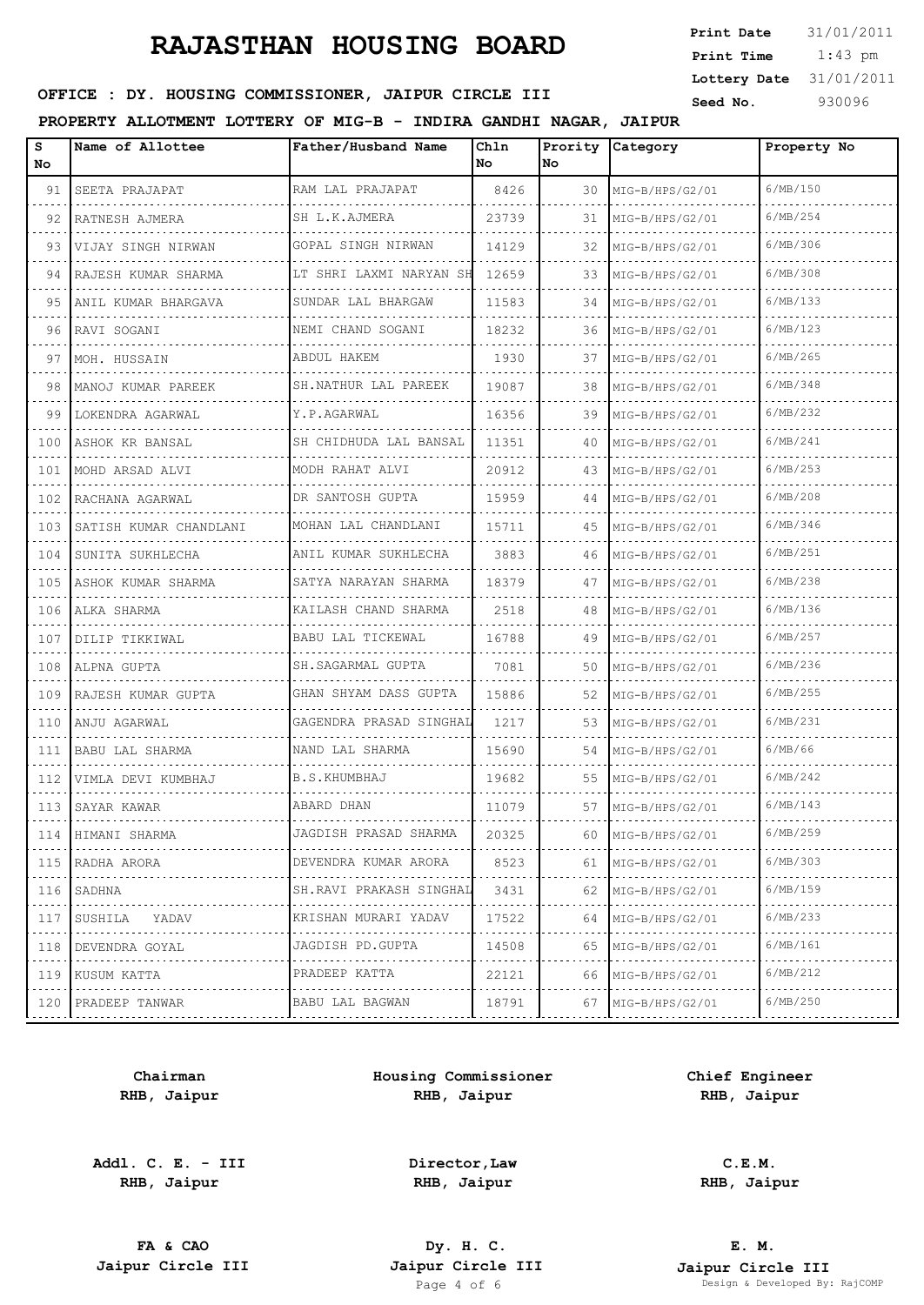1:43 pm **Print Date**  $31/01/2011$ **Print Time Lottery Date** 31/01/2011

### **SEED OFFICE : DY. HOUSING COMMISSIONER, JAIPUR CIRCLE III** Seed No. 330096

**PROPERTY ALLOTMENT LOTTERY OF MIG-B - INDIRA GANDHI NAGAR, JAIPUR**

| s<br>No | Name of Allottee                | Father/Husband Name       | Ch1n<br>No | Prority<br>No | Category              | Property No   |
|---------|---------------------------------|---------------------------|------------|---------------|-----------------------|---------------|
| 121     | SAVITA DEVI LATH                | OM PAKASH LATH            | 23847      | 68            | MIG-B/HPS/G2/01       | 6/MB/211      |
| 122     | VINITA KATTA                    | SH DILIP KATTA            | 23345      | 69            | MIG-B/HPS/G2/01       | 6/MB/158      |
| 123     | KAMLESH KUMAR NAVERIYA          | GHASI LAL NAVERIYA        | 13815      | 6             | MIG-B/ORS/G4/01       | 6/MB/148      |
| 124     | RAJESH GOTWAL                   | SH.TOTARAM GOTWAL         | 67         |               | MIG-B/ORS/G4/01       | 6/MB/154      |
| 125     | MUKESH KUMAR VERMA              | NANAG RAM VERMA           | 12768      |               | MIG-B/ORS/G4/01       | 6/MB/67       |
| 126     | JAGMOHAN KHICHI                 | RAM NARAIN KHICHI         | 10219      | 9.            | MIG-B/ORS/G4/01       | 6/MB/344      |
| 127     | SHIV DAYAL                      | SH. GHAMANDI LAL          | 6191       | 11            | MIG-B/ORS/G4/01       | 6/MB/160      |
| 128     | RAKESH KUMAR JATAV              | KHEM CHAND JATAV          | 1368       |               | MIG-B/HPS/G4/01       | 6/MB/156      |
| 129     | MANISH RAJWANIYA                | .<br>SHIVPAL RAJWANIYA    | 2365       | 8             | MIG-B/HPS/G4/01       | 6/MB/219      |
| 130     | NAWAL SINGH MEENA               | SH RAM FAL MEENA          | 20741      | 9             | MIG-B/HPS/G4/01       | 6/MB/248      |
| 131     | ANIL KALYAN                     | SH DILIP KUMAR KALYAN     | 16710      | 10            | MIG-B/HPS/G4/01       | 6/MB/144      |
| 132     | RAVINDAR KUMAR CHAWLA           | SH PRAHLAD RAJ VERMA      | 2246       | 11            | MIG-B/HPS/G4/01       | 6/MB/23       |
| 133     | RAM CHANDRA MORYA               | GANESH PRASAD MORYA       | 7172       | 12            | MIG-B/HPS/G4/01       | 6/MB/120      |
| 134     | SUBHASH CHAND                   | SAGAR MAL                 | 23030      | 13            | MIG-B/HPS/G4/01       | 6/MB/349      |
| 135     | SURAJ PRAKASH & VINOD<br>KANWAR | BHANVER SINGH & SURAJ P   | 22979      | 3             | MIG-B/ORS/G7/01       | 6/MB/127      |
| 136     | PRADEEP KUMAR GUPTA             | DHREM DEV GUPTA           | 10979      |               | MIG-B/ORS/G7/01       | 6/MB/157      |
| 137     | ISHWAR SINGH                    | BADRINARAIN               | 7732       |               | MIG-B/HPS/G7/01       | 6/MB/258      |
| 138     | MATADEEN MEENA                  | MOHAN LAL MEENA           | 13854      |               | MIG-B/HPS/G7/01       | 6/MB/260      |
| 139     | DEVI SARAN SHARMA               | RAM SHAI SHARMA           | 5057       | 3             | MIG-B/ORS/G8/01       | 6/MB/213      |
| 140     | VINOD KUMAR SWAMI               | LAXMI NARAYAN SWAMI       | 1911       |               | MIG-B/HPS/G8/01       | 6/MB/78       |
| 141     | KOSHAL KISHORE SAMERIYA         | NAND KISHORE SAMERIYA     | 18549      | 3             | MIG-B/HPS/G8/01       | 6/MB/26       |
| 142     | SHRIPHAL MEENA                  | C.L.MEENA                 | 22499      | 5.            | MIG-B/ORS/G11/01      | 6/MB/249      |
| 143     | RAJENDAR PD. MEENA              | LT. DAYA RAN MEENA        | 8260       | 6             | MIG-B/ORS/G11/01      | 6/MB/263      |
| 144 I   | TARA PRAKASH VERMA              | .<br>GYANI RAM VERMA<br>. | 12791      | 7             | .<br>MIG-B/ORS/G11/01 | .<br>6/MB/215 |
| 145     | VIKAS KUMAR MEENA               | HAR GOVIND MEENA          | 19366      | 9             | MIG-B/ORS/G11/01      | 6/MB/300      |
| 146     | SATYANARAIN MEENA               | BADRI NARAIN MEENA<br>.   | 1971       | 11            | MIG-B/ORS/G11/01      | 6/MB/122      |
| 147     | BABU LAL MEENA                  | PERSADI LAL MEENA         | 3391       | 5.            | MIG-B/HPS/G11/01      | 6/MB/305      |
| 148     | GANGA RAM VERMA<br>.            | SH KALYAN SINGH<br>.      | 13008      |               | MIG-B/HPS/G11/01      | 6/MB/124      |
|         | 149 ROHITASH KUMAR MEENA        | SH.BADRI PRASAD MEENA     | 5886       | 9             | MIG-B/HPS/G11/01      | 6/MB/25       |

**Chairman RHB, Jaipur**

**Addl. C. E. - III RHB, Jaipur**

**Housing Commissioner RHB, Jaipur**

**Chief Engineer RHB, Jaipur**

**Director,Law RHB, Jaipur**

**C.E.M. RHB, Jaipur**

**FA & CAO Dy. H. C.**

**E. M. Jaipur Circle III Jaipur Circle III Jaipur Circle III Jaipur Circle III Jaipur Circle III Page 5 of 6 Design & Developed By:** Pesign & Developed By: RajCOMP